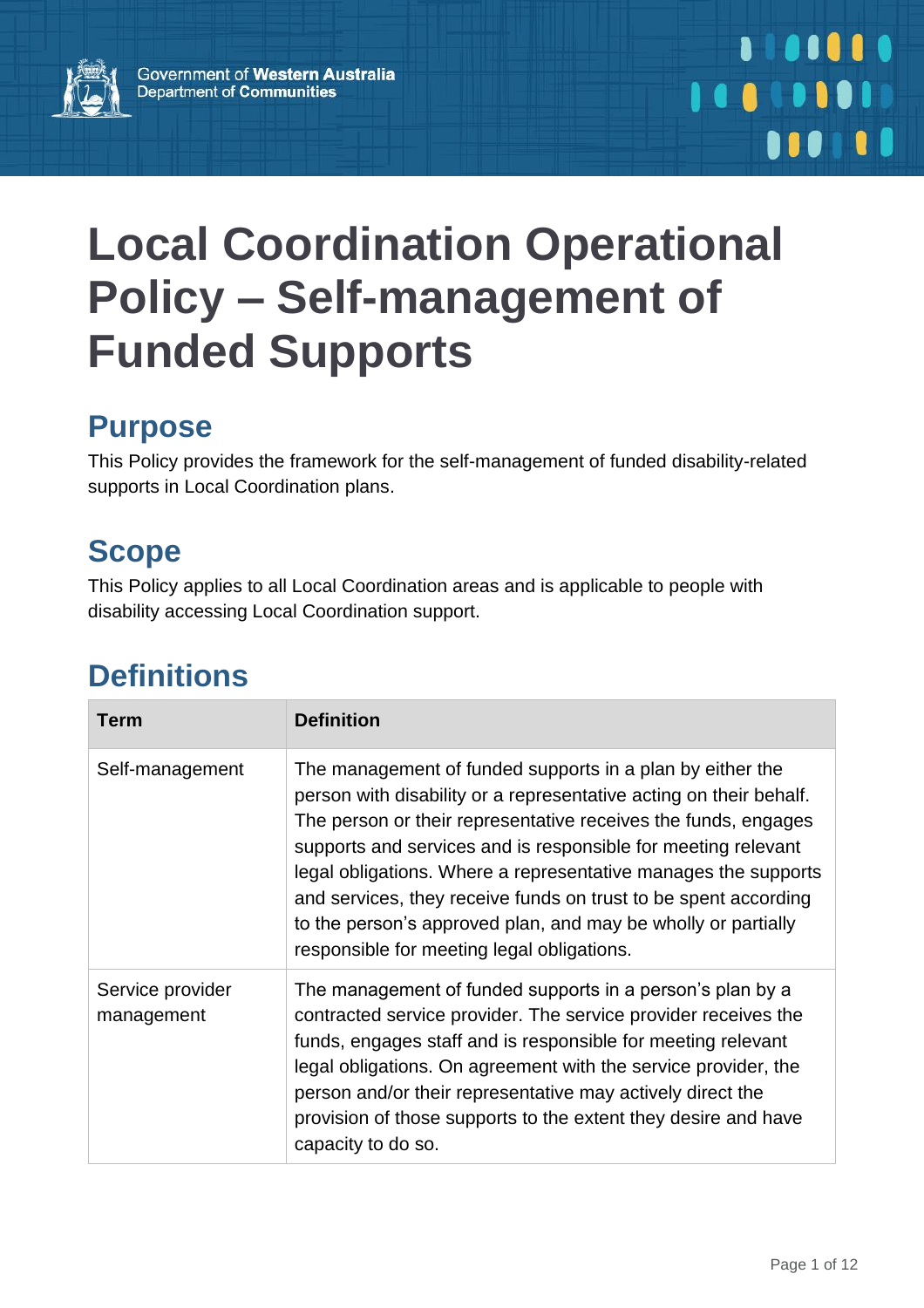| <b>Term</b>                                          | <b>Definition</b>                                                                                                                                                                                                                                                                                                                                                                                                                             |  |
|------------------------------------------------------|-----------------------------------------------------------------------------------------------------------------------------------------------------------------------------------------------------------------------------------------------------------------------------------------------------------------------------------------------------------------------------------------------------------------------------------------------|--|
| Shared management                                    | This is a type of service provider management under which the<br>funded supports in a plan are managed in a shared arrangement<br>between a person and a service provider. The service provider<br>receives the funds, and the person or their representative<br>engages staff. The person or their representative and the<br>service provider share responsibility for meeting relevant legal<br>obligations, as agreed between the parties. |  |
| Combination<br>management                            | The combination of both self-managed and service provider<br>managed supports in a plan.                                                                                                                                                                                                                                                                                                                                                      |  |
| <b>National Standards</b><br>for Disability Services | The quality benchmarks for service delivery required of<br>individuals and organisations providing services to people with<br>disability.                                                                                                                                                                                                                                                                                                     |  |
| Capacity                                             | The ability, time and willingness to manage funded supports,<br>and to develop and maintain the required knowledge and skills<br>with appropriate support and opportunity.                                                                                                                                                                                                                                                                    |  |

# **Principles**

- People with disability have the right to exercise choice and control in the selection, design and implementation of their supports and services. People with disability can self-manage funded supports in their plan, to the extent that they desire and have capacity to do so. A person who self-manages will be supported to maintain and develop their capacity for self-management.
- People with disability have a right to live in an environment free from neglect, abuse, violence, intimidation and exploitation. The Department of Communities has a role in supporting the safety and wellbeing of eligible people with disability. A person and/or their representative who undertakes self-management is responsible for the service quality and safeguarding measures of their self-managed supports.
- The level of funded supports in a plan will be determined in accordance with the principles of reasonable and necessary support to achieve plan goals. The management option chosen does not affect the quantity of funded supports.

# **Introduction**

#### **Support management decisions**

As part of the planning process, decisions will be made with each person and/or their representative about how funded supports in a plan will be managed. The Local Coordinator will discuss the management options available and provide information about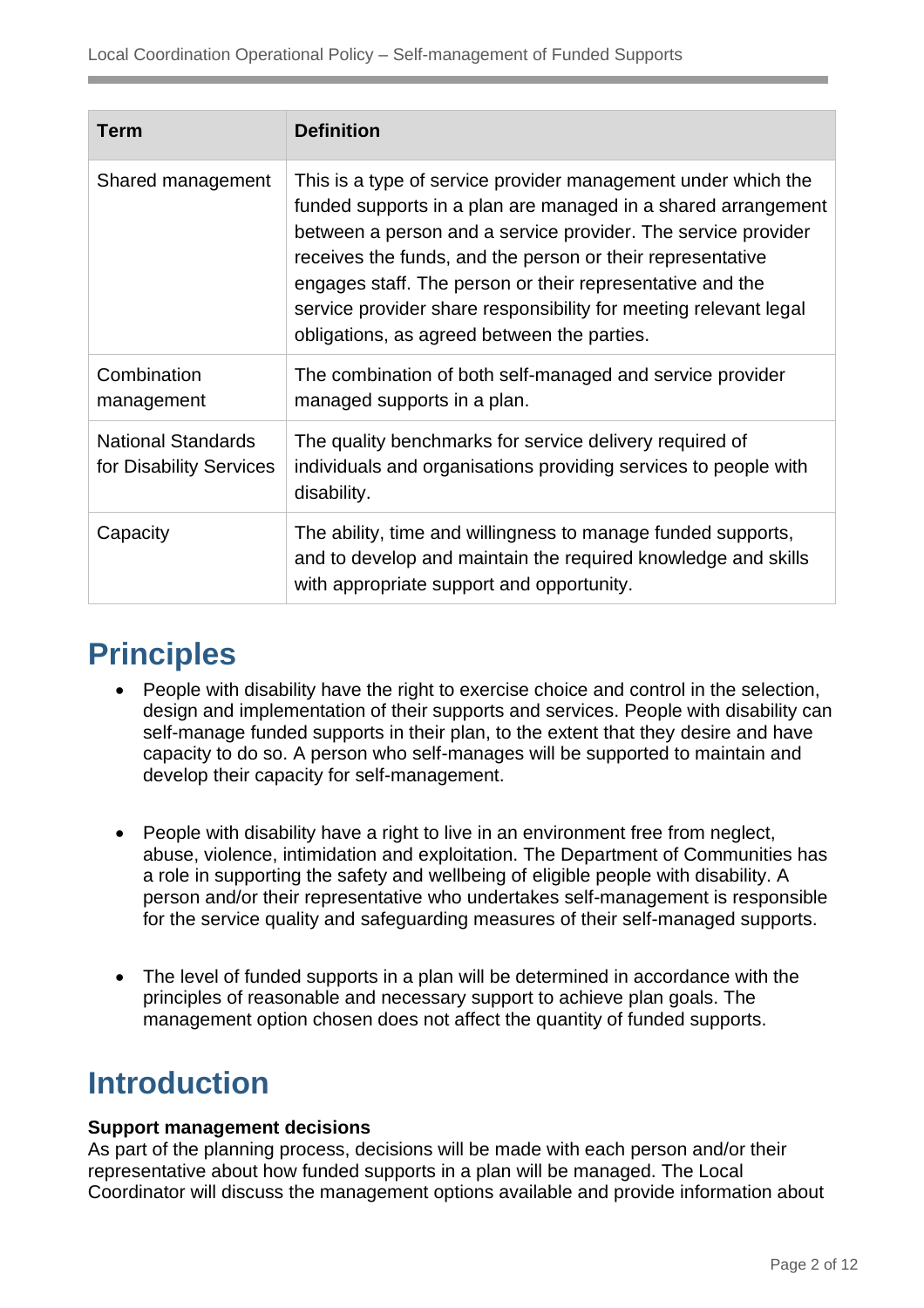each option, including self-management. This will allow the person and/or their representative to make informed decisions that maximise their choice and control.

A person may choose to self-manage some or all of the funded supports in a plan either themselves or through a representative acting on their behalf. The Local Coordinator will presume the person has the capacity to self-manage, and will assist the person or their representative to self-manage to the extent it is feasible for them to do so.

#### **Supporting self-management**

Where a person with disability and/or their representative expresses an interest in selfmanaging funded supports, the Local Coordinator will provide information and refer the person and/or their representative to appropriate resources to build their understanding of self-management.

As part of plan development and preparation for self-management, the Local Coordinator will incorporate flexibility in the person's proposed strategies and supports to maximise the person's choice and control in the achievement of goals in their plan.

#### **Capacity to self-manage funded supports**

The Local Coordinator will support the person and/or their representative to develop their understanding of, and capacity to fulfil, the responsibilities of self-management. The Local Coordinator will collaborate with the person and/or their representative to complete a 'Self-Management Checklist' (see Appendix 1), which outlines the tasks and responsibilities of self-management.

The Checklist will be required on a one-off basis at the development of the person's new plan. Thereafter a new Checklist is only required where:

- the person and/or their representative requests a significant change to the number or complexity of funded supports to be self-managed
- the person and/or their representative requests to change the person self-managing the funds
- there is evidence that the person and/or their representative has not been able to meet all the responsibilities of self-management in their current plan
- circumstances for the person and/or their representative have changed in a manner that may impact on their capacity to continue self-management
- there is a significant change to relevant legislation.

If a review of a decision relating to self-management is required, the Checklist may be utilised as documentation of the self-management planning process.

# **Implementation**

#### **Implementation of self-management**

Where a person or their representative has the ability, time and willingness to self-manage funded supports, self-management will be approved as part of the person's plan in accordance with the relevant Individual Funding Delegation Framework for approval of plans.

The person or their representative will complete and sign the 'Acceptance of Grant Funds Agreement' document (see Appendix 2). This Agreement is a legal contract between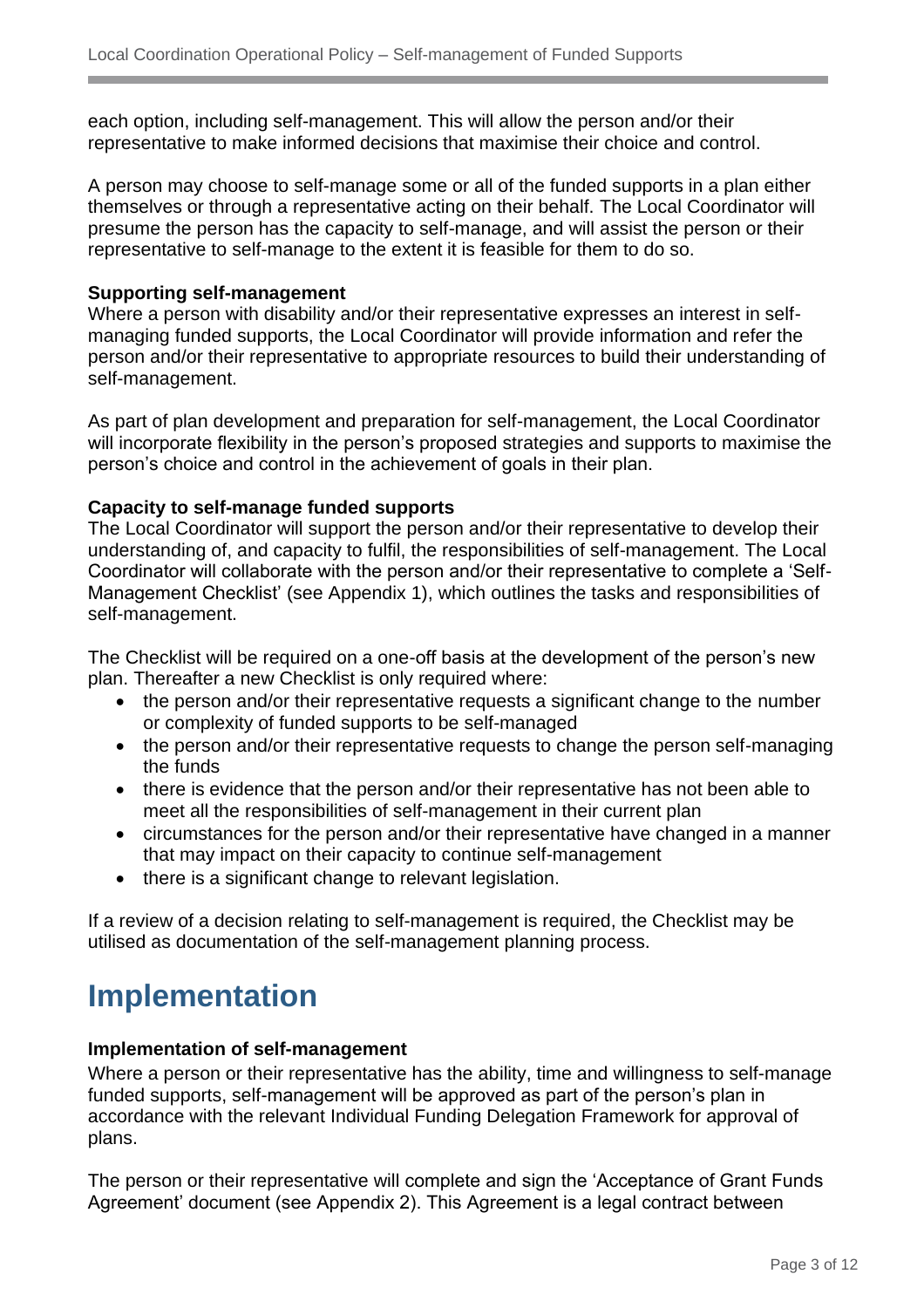Communities and the person receiving the funds. In approving self-management and entering the contract, Communities is not responsible for the compliance of the person and/or compliance of their representative with any applicable legal obligations.

Funds will be paid in advance, with installments depositted into a dedicated account reserved solely for the pupose of self-managed funds. The person receiving the funds may also elect to have funds paid in arrears (reimbursement).

Once self-management is implemented, the Local Coordinator will continue to support the person and/or their representative. The Local Coordinator will conduct an evaluation of self-management at least annually as part of the plan monitoring and review process.

Self-management will not be approved where the person is bankrupt or insolvent under administration or has been convicted of fraud or similar offences, or where selfmanagement presents an unreasonable risk to the person with disability. Where a person is subject to bankruptcy proceedings, this may not preclude the person from undertaking self-management, but will be considered as part of the approval process. Self-managed funds cannot be used to employ family members; or to replace or supplement the income of family members (see Local Coordination Operational Policy - Family Members as Paid Support Workers).

#### **Responsibilities associated with self-management**

Under self-management, the person and/or their representative is responsible for:

- managing any funds provided in a plan under a self-managed option. This includes acquitting the funds and meeting other agreed accountability requirements
- ensuring funds are used in accordance with Communities policies
- purchasing the supports identified in the plan including sourcing, arranging and paying for supports and related costs
- assessing and monitoring the quality of services they purchase, and taking all reasonable steps to ensure that appropriate safeguards are in place and the rights of the person with disability are upheld at all times
- complying with any and all applicable legal requirements associated with employing staff and engaging contractors.

The representative is responsible for supporting the person with disability to self-manage, by assisting the person and/or acting on their behalf, on a voluntary basis. The representative must act honestly, diligently and in good faith, and support decisions that reflect the person's choices and preferences. Where the person's choice or preference cannot be ascertained, their representative has a duty to make a decision based on what the person would likely want and is in the person's best interests.

The Local Coordinator will support the person and/or their representative by:

- providing information and discussing support management options, including selfmanagement, as part of the plan development process
- referring the person and/or their representative to additional resources to support and build capacity for self-management
- incorporating flexibility in the person's strategies and supports to maximise the person's choice and control in the achievement of plan goals
- discussing the obligations and responsibilities associated with self-management
- working with the person and/or their representative to complete the Checklist
- monitoring the progress of the plan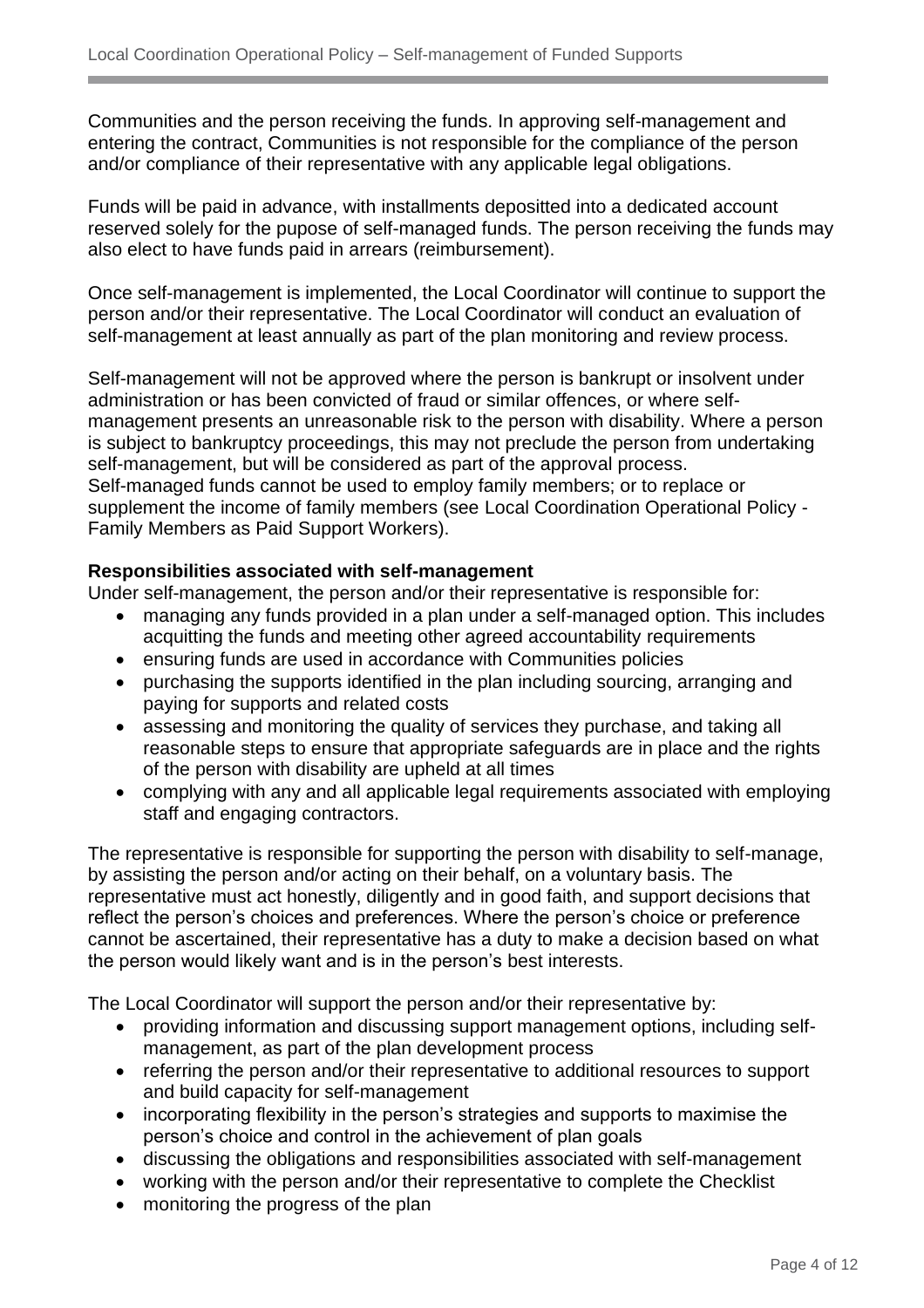- providing information and updates on quality and safeguarding matters to the person and/or their representative where relevant
- conducting an evaluation of self-management with the person and/or their representative at plan review.

#### **Safeguarding under self-management**

A person and/or their representative who self-manages funded supports is responsible for exercising diligence with service providers, maintaining appropriate safeguarding measures and taking all reasonable steps to ensure that their self-managed supports reflect the National Standards for Disability Services.

If abuse or neglect of a person with disability is suspected or alleged, appropriate and immediate action must be taken to ensure the safety of the person. The matter must be discussed with the relevant authorities. The Local Coordinator should also be contacted at the earliest opportunity for support and advice.

Where concerns arise or relevant information on safeguarding matters becomes available, the Local Coordinator will consult with the Area Manager, and advise and support the person and/or their representative as appropriate. The Local Coordinator will also consider whether a review of the person's self-management arrangements is required.

The Local Coordinator and all other officers will respond to an allegation or concern in accordance with relevant Communities policies.

Approval for self-management may be withdrawn or suspended if concerns or allegations arise in relation to the person's safety and welfare, the capacity of the person and/or their representative to self-manage, and/or the quality of the services provided to the person.

#### **Purchasing and engaging supports under self-management**

A person who self-manages funded supports is responsible for remitting the costs of supports and services provided, and fulfilling the legal obligations associated with directly engaging staff as either employees or independent contractors. These include, but are not limited to, pre-employment checks, occupational health and safety regulations, workers' compensation, superannuation, taxation, and other insurances.

The prices paid for self-managed supports will cover all the costs associated with selfmanagement, including direct costs such as wages, indirect costs such as insurance, and ancillary costs such as book-keeping if required.

#### **Self-Management as an ongoing Plan management option**

If a decision is made to withdraw approval for the self-management of funding, sufficient documentation and evidence to substantiate this decision must be recorded within LADS and in the Local Coordinator's endorsement comments of the new Plan. A formal communication must be sent to the self-manager advising them of this decision.

### **Other related documents**

Disability Services Act 1993 and Disability Services Regulations 2004

Local Coordination Operational Policy – Individualised Funding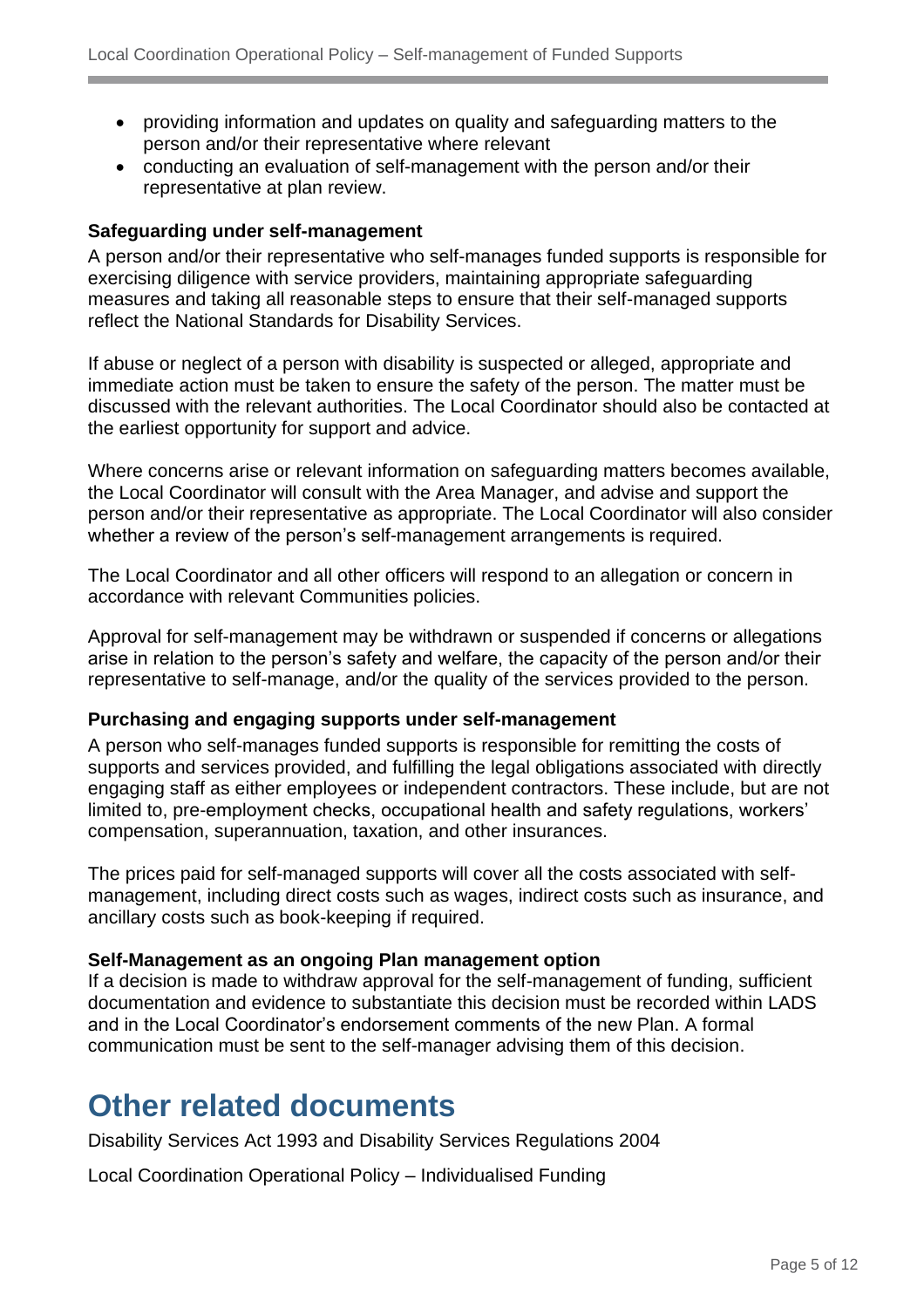Local Coordination Operational Policy - Family Members as Paid Support Workers Local Coordination Operational Policy – Self-Management of Funded Supports Local Coordination Operational Policy – Funded Supports in the Plan – Reasonable and **Necessary** Local Coordination Operational Policy – Safeguarding Local Coordination Operational Policy – Supported Decision-Making Local Coordination Operational Policy – Ongoing Engagement and Plan Monitoring Local Coordination Operational Policy – Plan Development and Plan Changes Local Coordination Operational Policy – Plan Management Decisions Local Coordination Operational Policy – Review of Plans Local Coordination Operational Policy – Safeguarding Local Coordination Self-Management Guide Self-Management Checklist Acceptance of Grant Funds Agreement (Person) Acceptance of Grant Funds Agreement (Representative)

### **Document control**

| <b>Publication date</b> | January 2021                                                                                               |  |
|-------------------------|------------------------------------------------------------------------------------------------------------|--|
| <b>Review date</b>      | January 2022                                                                                               |  |
| Owner                   | Executive Director - State-wide Services, Community Services                                               |  |
| <b>Custodian</b>        | Program Support and Development Manager - State-wide<br>Services, Community Services Division              |  |
| <b>Contact</b>          | Program Support: programsupport@communities.wa.gov.au;<br>State-wide Services, Community Services Division |  |

# **Amendments**

| <b>Version</b> | <b>Date</b>      | <b>Author</b>                                                                             | <b>Description</b>     |
|----------------|------------------|-------------------------------------------------------------------------------------------|------------------------|
|                | <b>July 2017</b> | <b>Program Support</b>                                                                    | Review by July 2019    |
|                | January<br>2021  | Program Support, State-<br>wide Services,<br><b>Community Services</b><br><b>Division</b> | Review by January 2022 |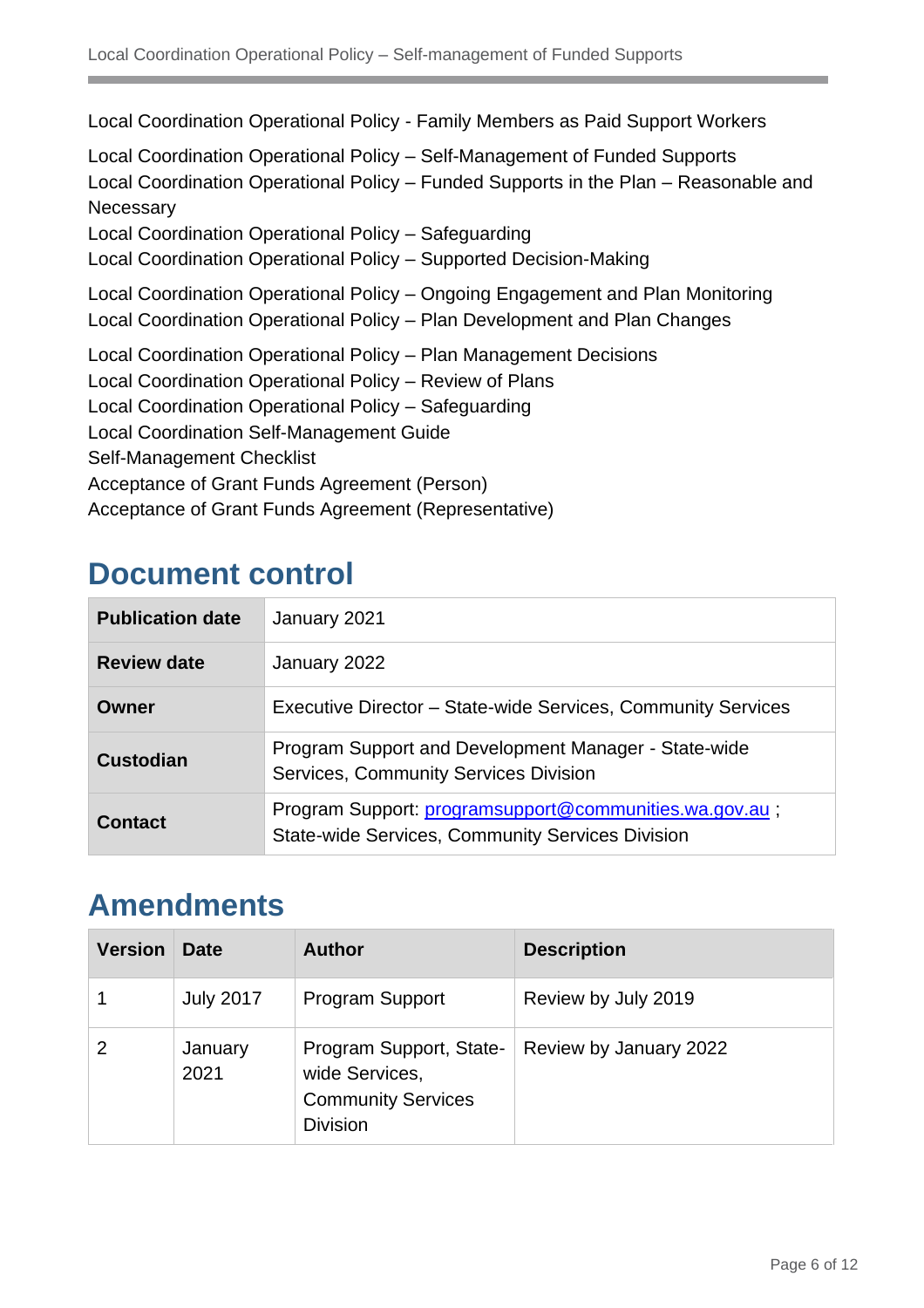#### **Appendix 1: Self-management Checklist**

This document confirms that \_\_\_\_\_\_\_\_\_\_\_\_\_\_\_\_\_\_\_\_ and \_\_\_\_\_\_\_\_\_\_\_\_\_\_\_\_\_\_\_\_

[Name of Person/Representative] [Name of Local Coordinator]

have discussed the responsibilities of self-management.

[Name of Person/Representative]

\_\_\_\_\_\_\_\_\_\_\_\_\_\_\_\_\_\_\_\_

- ☐ has read and understood the Self-Management Guide, and other relevant documents such as the National Standards for Disability Services
- $\Box$  can comply with all applicable legal requirements
- ☐ can meet legal responsibilities when engaging individuals as employees or independent contractors
- ☐ will maintain a dedicated bank account reserved solely for the purpose of selfmanaged funds (where funds are paid in advance)
- ☐ will take all reasonable steps to ensure that self-managed supports and services reflect the National Standards for Disability Services
- ☐ can source supports to undertake self-management, as well as specialist advice, training and development, if required
- ☐ will ensure that self-managed supports are consistent with the strategies and goals in their individual plan
- ☐ will ensure that accurate and up-to-date records will be kept
- ☐ will submit acquittal reports within agreed timeframes
- ☐ will have appropriate safeguarding measures in place
- ☐ is not currently subject to bankruptcy proceedings or bankrupt or insolvent under administration\*
- ☐ has not been convicted of fraud or similar offences\*

Additional responsibilities for the Representative only:

As the representative for \_\_\_\_\_\_\_\_\_\_\_\_\_\_\_\_\_\_\_\_, \_\_\_\_\_\_\_\_\_\_\_\_\_\_\_\_\_\_\_\_ can:

[Name of Supported Person] [Name of Representative]

- ☐ support decisions that reflect the Supported Person's choices and preferences, and act in their best interests
- ☐ hold funds on trust for the benefit of the Supported Person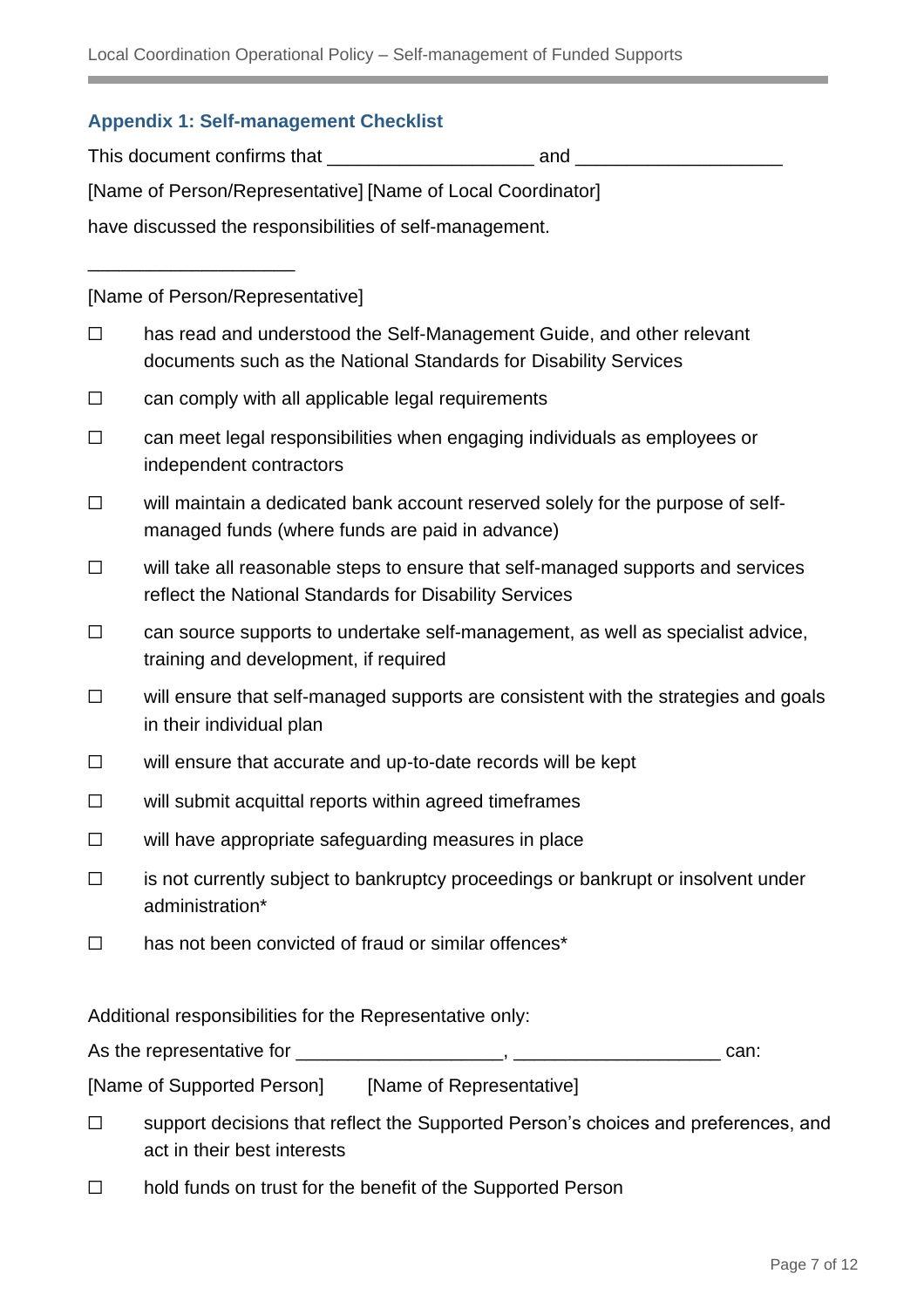Signature of Local Coordinator **Date** 

\*Being subject to bankruptcy proceedings may not preclude a person from undertaking self-management, but will be considered as part of the approval process. If a person is currently bankrupt or insolvent under administration, or has been convicted of fraud or similar offences, self-management will not be approved

\_\_\_\_\_\_\_\_\_\_\_\_\_\_\_\_\_\_\_\_\_\_ \_\_\_\_\_\_\_\_\_\_\_\_\_\_\_\_\_\_\_\_\_\_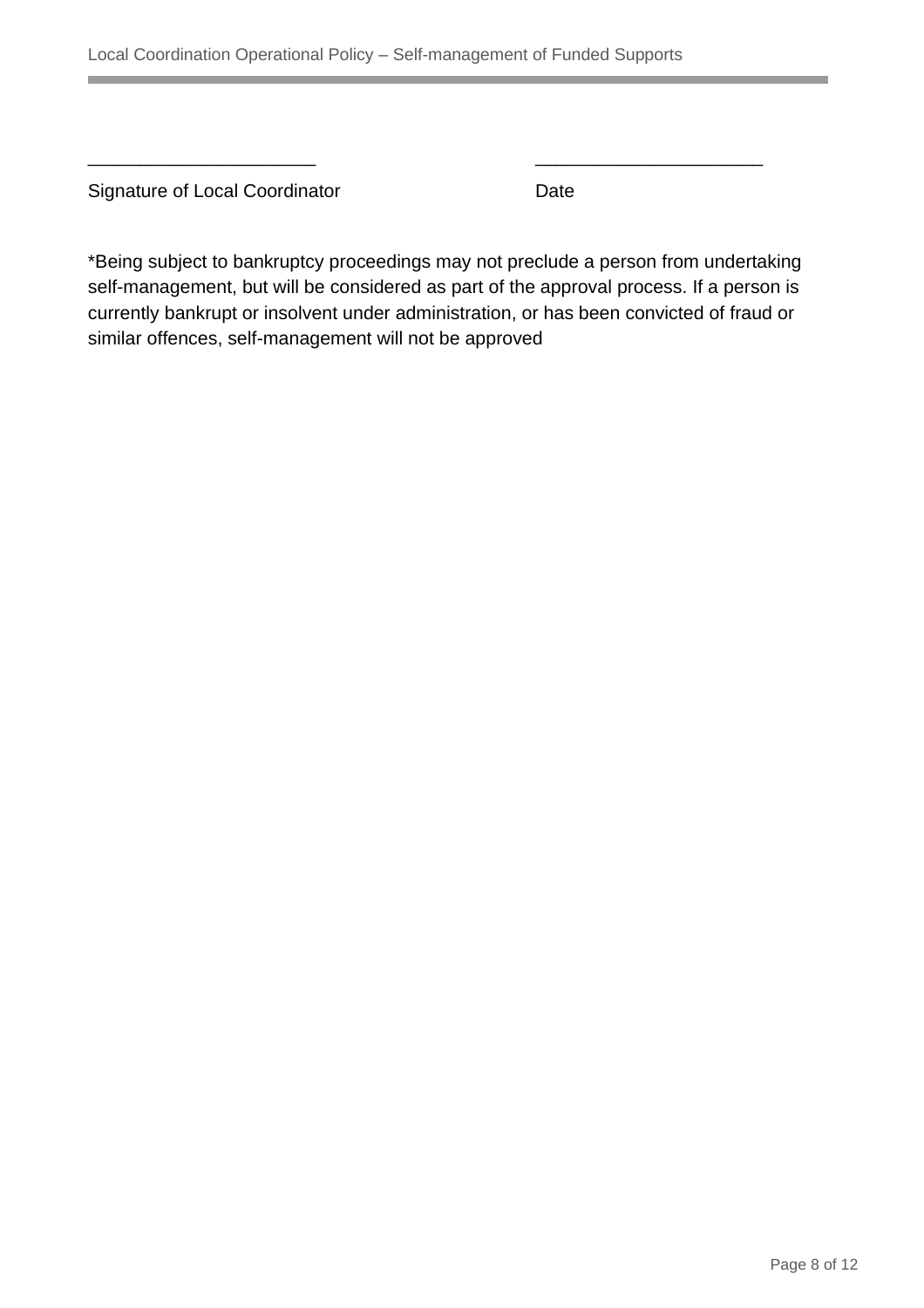#### **APPENDIX 2: Acceptance of Grant Funds Agreement – Person**

#### **Self-management of funded supports**

These are the terms and conditions for the provision of funds by the Department of Communities (Communities) in relation to the supports and services agreed in the plan for [Name of Person].

In accepting these funds, I confirm that I have discussed the following terms and conditions with the Local Coordinator or Operations Support Officer, and I agree that:

- $\Box$  I have read and understood the Self-Management Guide and I have completed the Self-Management Checklist with the Local Coordinator. I acknowledge that I am ultimately responsible for deciding who I engage to support me and for meeting the legal obligations associated with engaging individuals as either employees or independent contractors. Communities is not responsible in any way for the decisions that I make in this regard.
- $\Box$  I acknowledge that the funds must only be used for the purposes as identified in my plan. Funds paid in advance must be paid into a dedicated account reserved solely for the purposes of self-managed funds. I will discuss with the Local Coordinator any funds that are not required within the period of my plan.
- $\Box$  I will be required to repay to Communities any funds not spent in accordance with my plan.
- $\Box$  I will keep receipts and records of how the funds are spent and will provide them to Communities within the agreed timeframe. I understand that Communities may undertake an audit and will take appropriate action for any misuse of funds.
- $\Box$  I will notify the Local Coordinator immediately of any material change in circumstances that may affect my plan or my capacity to self-manage funded supports.
- $\Box$  I understand that approval for self-management of funds may be suspended or withdrawn if concerns or allegations arise in relation to my capacity to self-manage, or about the quality of the services being provided to me.
- $\perp$  I am not currently subject to bankruptcy proceedings or bankrupt or insolvent under administration. I will notify Communities immediately if this changes.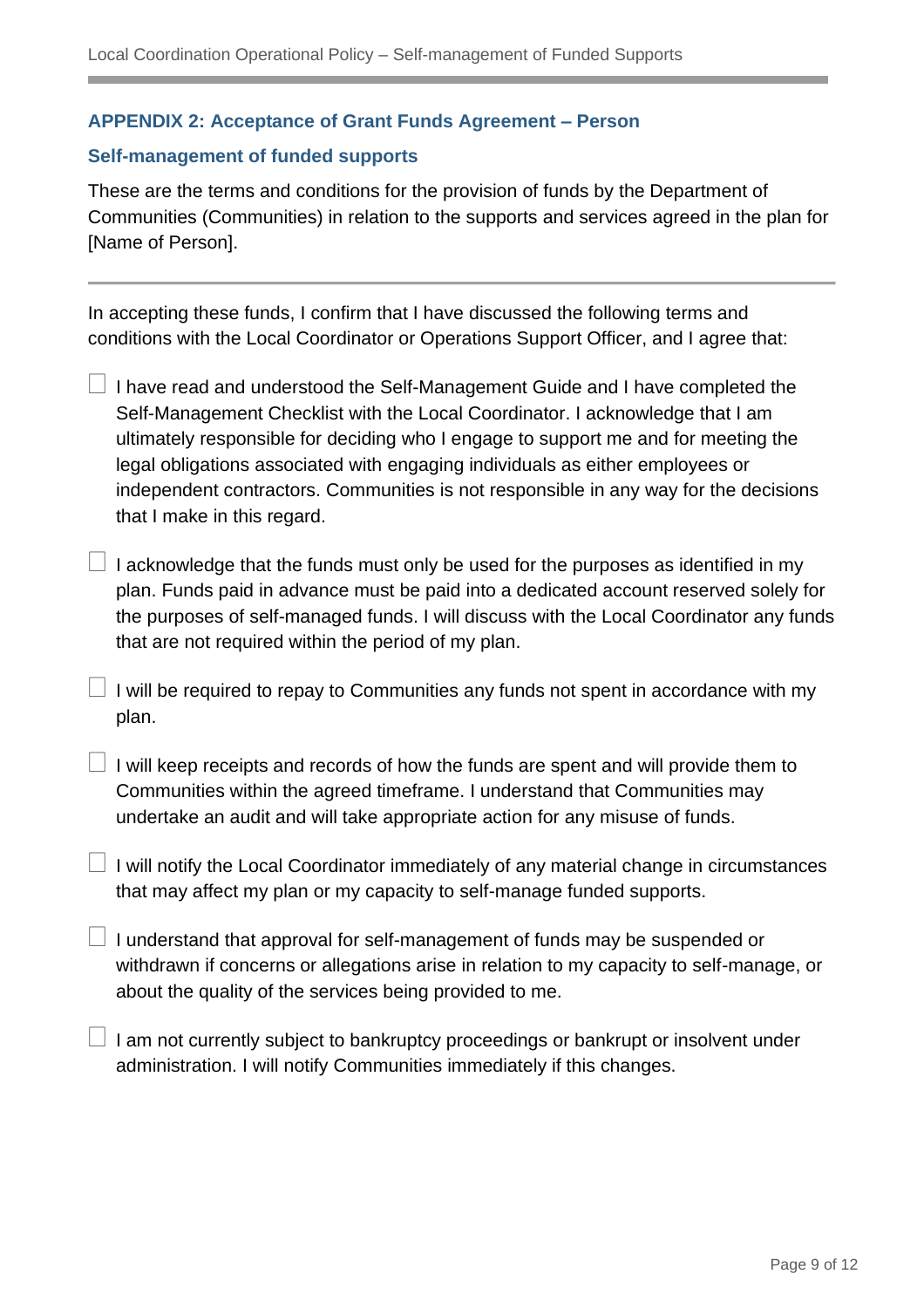Person's name (receiving the funds)

\_\_\_\_\_\_\_\_\_\_\_\_\_\_\_\_\_\_\_

\_\_\_\_\_\_\_\_\_\_\_\_\_\_\_\_\_\_\_\_\_\_

**Signature** 

Date:

I acknowledge that I have determined that [Name of Person] may self-manage funded supports as agreed in their plan.

Local Coordinator/Area Manager

\_\_\_\_\_\_\_\_\_\_\_\_\_\_\_\_\_\_\_\_\_\_

\_\_\_\_\_\_\_\_\_\_\_\_\_\_\_\_\_\_\_\_\_

**Signature** 

Date: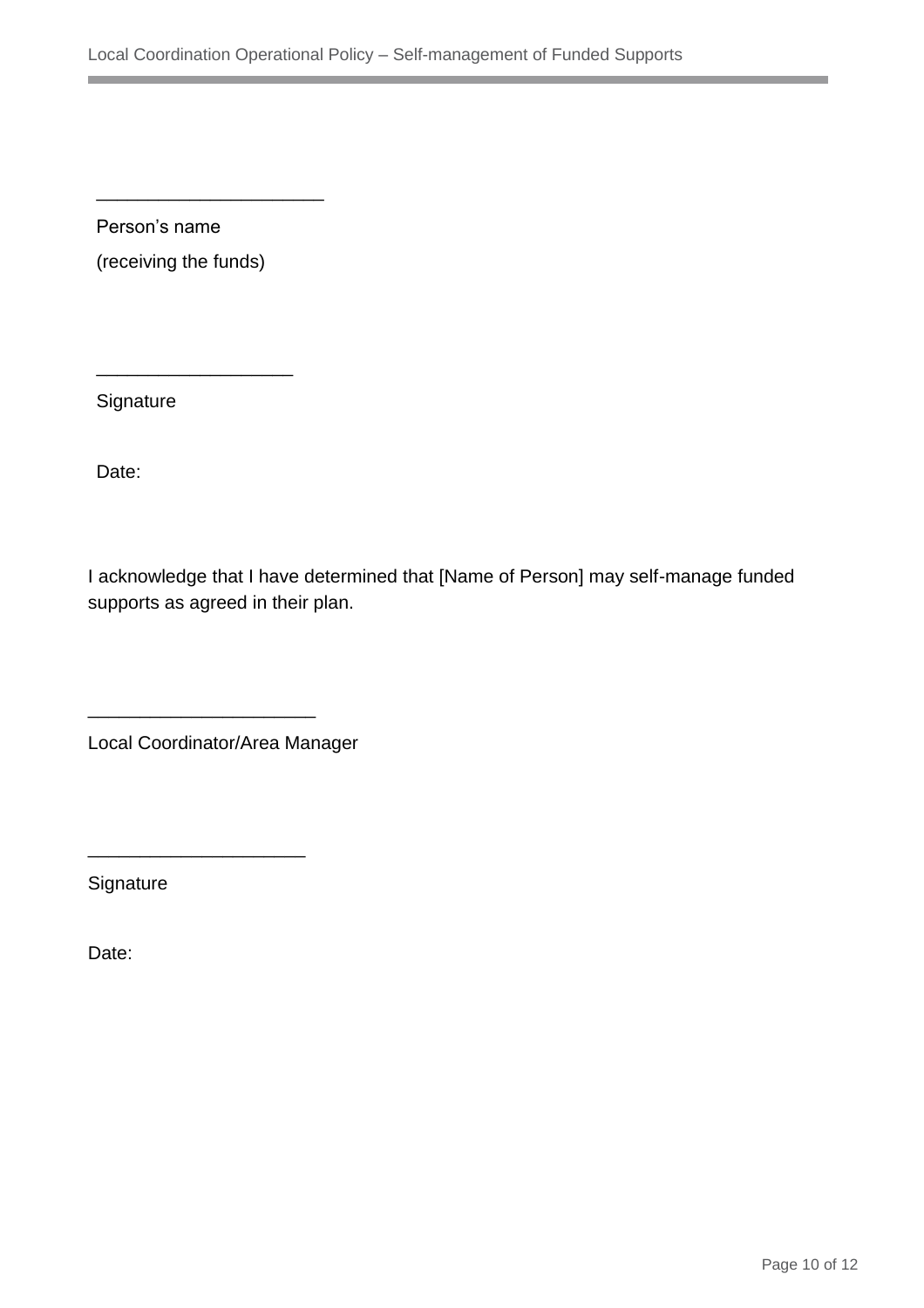#### **Acceptance of Grant Funds Agreement – Representative**

#### **Representative management of funded supports**

These are the terms and conditions for the provision of funds by the Department of Communities (Communities) in relation to the supports and services agreed in the plan for the Supported Person [Name of Supported Person].

In accepting these funds, I confirm that as the Representative for the Supported Person I have discussed the following terms and conditions with the Local Coordinator or Operations Support Officer, and I agree that:

- $\Box$  I have read and understood the Self-Management Guide and I have completed the Self-Management Checklist with the Local Coordinator. I acknowledge that as Representative I may act as the agent of the Supported Person or in my own capacity, and that I am either partially or wholly responsible for deciding who I engage to support the Supported Person and for meeting the legal obligations associated with engaging individuals as either employees or independent contractors. Communities is not responsible in any way for the decisions that I make in this regard.
	- When I enter into contracts for the benefit of the Supported Person I must make it clear to the service provider whether I am acting in my capacity as the agent of the Supported Person or whether I am doing so in my own capacity. I understand I may be wholly or partially responsible for meeting relevant contractual obligations.
- $\Box$  I understand my responsibility to take all reasonable steps to protect the safety and wellbeing of the Supported Person. I must notify Communities if the safety or wellbeing of the Supported Person is compromised or threatened.
- $\Box$  I acknowledge that in my capacity as Representative, I must endeavour to reflect the Supported Person's choices and preferences, and must act in the best interests of the Supported Person at all times.
- $\Box$  I will notify the Local Coordinator immediately of any material change in circumstances that may affect the plan for the Supported Person, or my capacity to manage funded supports.
- $\perp$  I acknowledge that I will hold the funds on trust for the benefit of the Supported Person. Funds paid in advance must be paid into a dedicated account reserved solely for the purposes of managed funds.
- I acknowledge that the funds must only be used for the purposes as identified in the plan for the Supported Person. I will discuss with the Local Coordinator any funds that are not required within the period of the plan for the Supported Person.